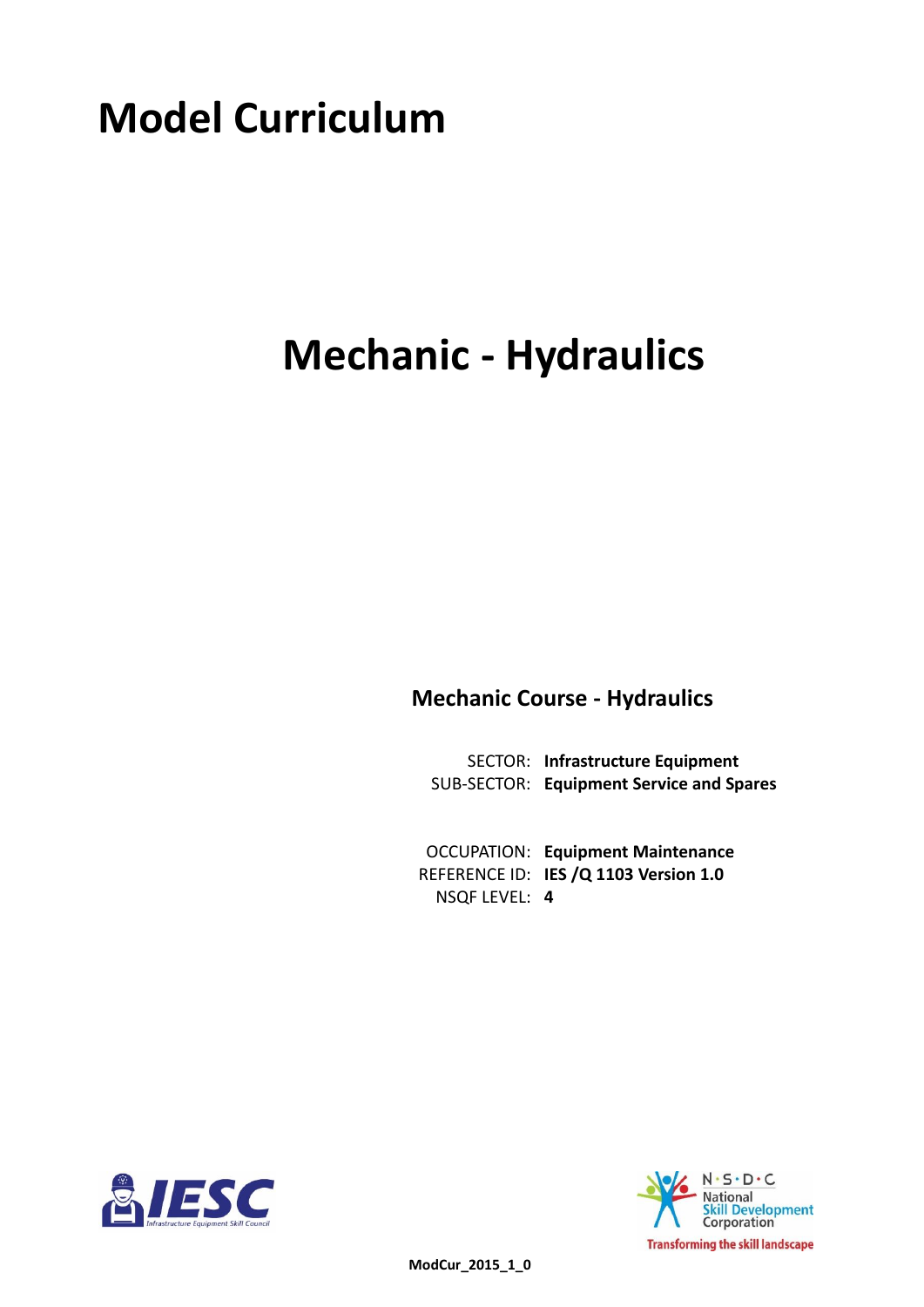#### **Table of Content:**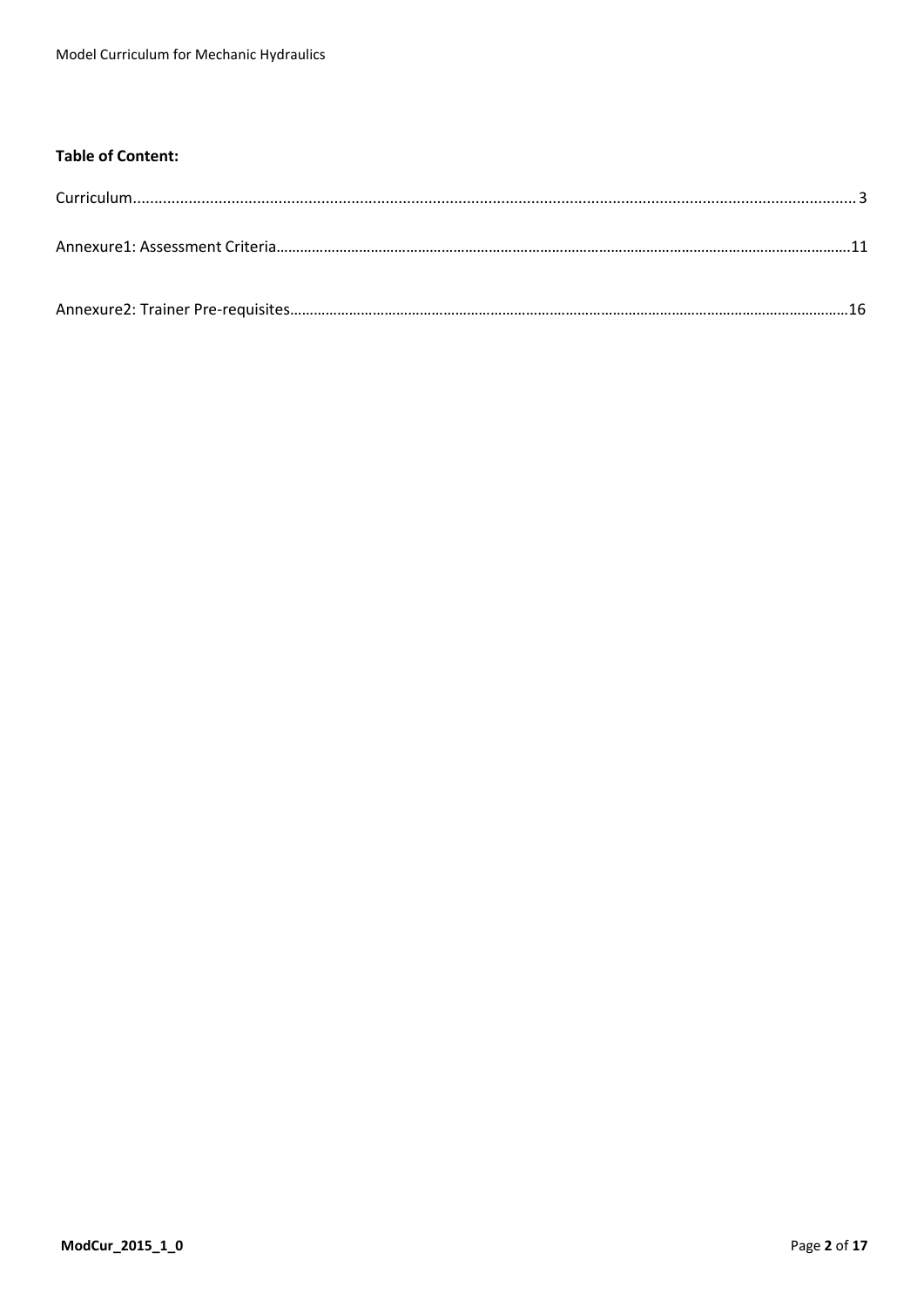<span id="page-2-0"></span>



### **Mechanic - Hydraulics**

### **CURRICULUM / SYLLABUS**

This program is aimed at training candidates for the job of a "Mechanic - Hydraulics", in the "Infrastructure Equipment" Sector/Industry and aims at building the following key competencies amongst the learner

| <b>Program Name</b>                               | <b>Mechanic Course Hydraulics</b>                                                                                                                                                                                                                                                                                                                                                                                                                                                                                                                                                                                                                                                                                                                                                                                                                       |                                                                                                  |             |  |  |  |
|---------------------------------------------------|---------------------------------------------------------------------------------------------------------------------------------------------------------------------------------------------------------------------------------------------------------------------------------------------------------------------------------------------------------------------------------------------------------------------------------------------------------------------------------------------------------------------------------------------------------------------------------------------------------------------------------------------------------------------------------------------------------------------------------------------------------------------------------------------------------------------------------------------------------|--------------------------------------------------------------------------------------------------|-------------|--|--|--|
| <b>Qualification Pack</b><br>Name & Reference ID. | IES/Q 1103                                                                                                                                                                                                                                                                                                                                                                                                                                                                                                                                                                                                                                                                                                                                                                                                                                              |                                                                                                  |             |  |  |  |
| <b>Version No.</b>                                | 1.0                                                                                                                                                                                                                                                                                                                                                                                                                                                                                                                                                                                                                                                                                                                                                                                                                                                     | <b>Version Update Date</b>                                                                       | 30-12 -2015 |  |  |  |
| <b>Pre-requisites to Training</b>                 | $\bullet$<br>$\bullet$                                                                                                                                                                                                                                                                                                                                                                                                                                                                                                                                                                                                                                                                                                                                                                                                                                  | Preferably ITI / Diploma in Hydraulic Mechanic<br>Certification Training in Hydraulics preferred |             |  |  |  |
| <b>Training Outcomes</b>                          | Mandatory: should have 2years experience in Hydraulic Systems Maintenance<br>After completing this programme, participants will be able to:<br>Carry out repairs and maintenance of equipment's hydraulic systems.<br>$\bullet$<br>In-depth working of hydraulics systems, identification and use of<br>diagnostic tools and equipment to locate faults, techniques for removal<br>of defective components, rectification, re-assembly and testing.<br>Carryout reporting and documentation. Procedure for reporting and<br>$\bullet$<br>escalating unresolved problems; field visits documentation and parts<br>management.<br>Comply with workshop health and safety guidelines. Health, safety and<br>$\bullet$<br>environment policies; personal protective equipment, fire-fighting<br>equipment, basic first aid for common injuries at work shop |                                                                                                  |             |  |  |  |

This course encompasses 3 out of 3 National Occupational Standards (NOS) of "Mechanic - Hydraulics" Qualification Pack issued by "SSC: Infrastructure Equipment Skill Council".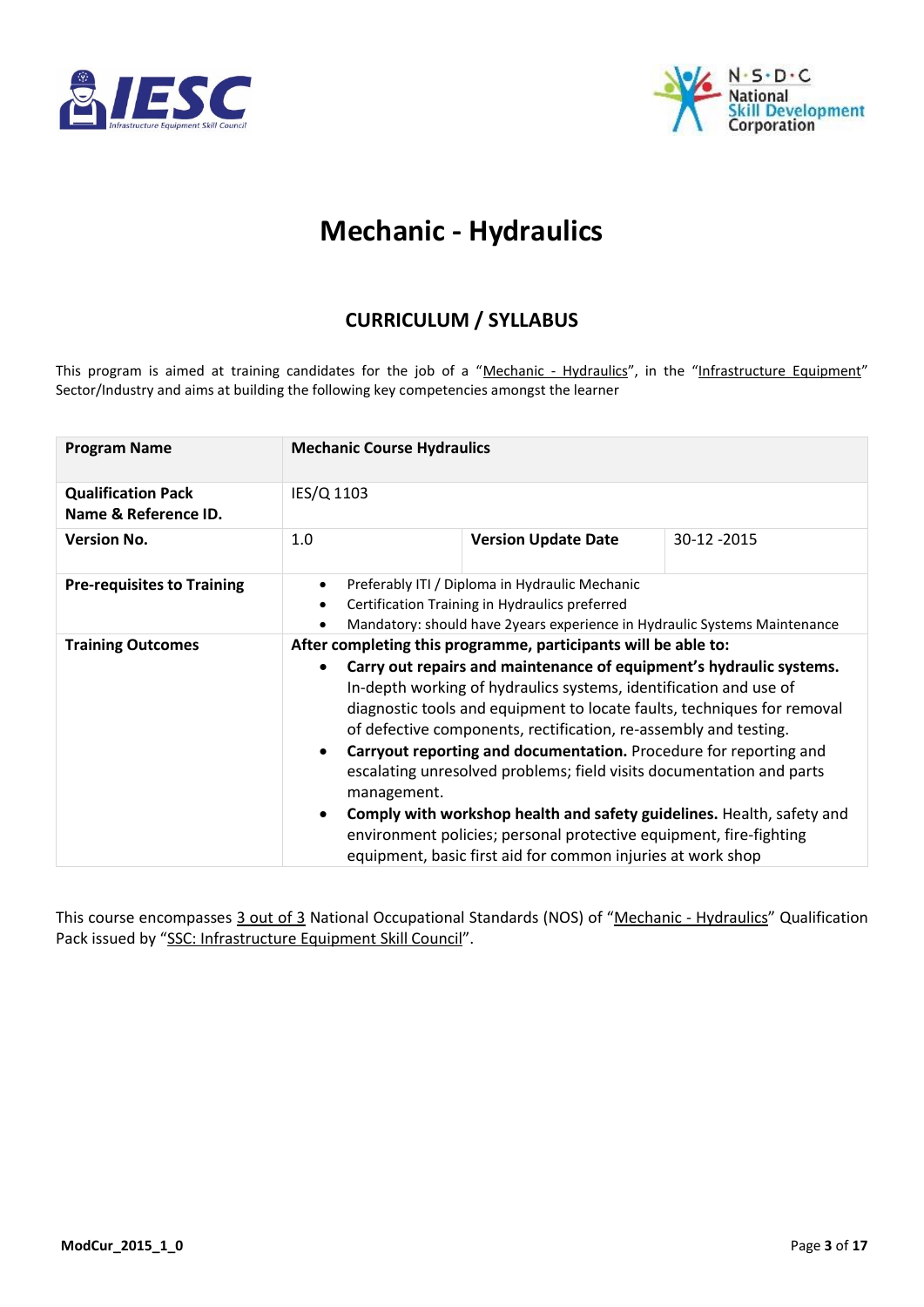



| Sr.<br>No.   | <b>Module</b>                                                      | <b>Theory</b><br><b>Duration</b><br>(hh:mm) | <b>Practical</b><br><b>Duration</b><br>(hh:mm) | <b>Key Learning Outcomes</b>                                                                                                                                                                                                                                                                                                                                                                                                                                                                                                                                                                          | Corresponding<br><b>NOS Code</b> | Equipment<br><b>Required</b>                                                                                                                                                                                                                                                                                                                                           |
|--------------|--------------------------------------------------------------------|---------------------------------------------|------------------------------------------------|-------------------------------------------------------------------------------------------------------------------------------------------------------------------------------------------------------------------------------------------------------------------------------------------------------------------------------------------------------------------------------------------------------------------------------------------------------------------------------------------------------------------------------------------------------------------------------------------------------|----------------------------------|------------------------------------------------------------------------------------------------------------------------------------------------------------------------------------------------------------------------------------------------------------------------------------------------------------------------------------------------------------------------|
| $\mathbf{1}$ | Repairs &<br>Maintenance<br>of Equipment's<br>Hydraulic<br>Systems | 22:00                                       | 50:00                                          | <b>Organisational Context:</b><br>Organisation structure,<br>reporting and escalation<br>procedure and time line.<br>Performance standards<br>$\bullet$<br>and procedures in the<br>company.<br>Work target and review<br>$\bullet$<br>mechanism / feedback<br>with supervisor<br>Location and process for<br>storage and disposal of<br>waste.                                                                                                                                                                                                                                                       | IES/N 1103                       | Related<br>$\bullet$<br>equipment's<br>hydraulic<br>system with<br>all related<br>components<br>/assemblies/<br>accessories<br>All<br>$\bullet$<br>components &<br>assemblies<br>should be<br>functional and<br>mounted on a                                                                                                                                           |
|              |                                                                    |                                             |                                                | <b>Technical Knowledge:</b><br>In depth working of<br>٠<br>equipment's hydraulics<br>systems & components<br>Hydraulic symbols and<br>$\bullet$<br>circuit diagrams -<br>reading & interpretation<br>Manufacturer's tech<br>$\bullet$<br>specs and service<br>procedures for hydraulic<br>systems in use.<br>Identification and use of<br>$\bullet$<br>various hand tools; and<br>their calibration.<br>Identification and use of<br>various diagnostic tools<br>and their calibration.<br>Procedure for removal<br>of hydraulic parts /<br>components from the<br>equipment<br>Procedure for further |                                  | platform.<br>Standard tools<br>$\bullet$<br>and lab<br>equipment for<br>dis-assembly<br>and assembly.<br>Standard<br>$\bullet$<br>hydraulic<br>diagnostic<br>tools & test<br>equipment.<br>Cut-outs &<br>$\bullet$<br>models of<br>major parts<br>like control<br>valves /blocks,<br>pumps,<br>motors &<br>filters.<br>Class<br>room<br>with<br>audio-<br>video system |
|              |                                                                    |                                             |                                                | removing sub- parts/<br>sub-components.<br>Technique of laying out<br>removed parts in logical<br>sequence to aid re-<br>assembly<br>Methods of keeping<br>٠<br>components parts<br>together after stripping.                                                                                                                                                                                                                                                                                                                                                                                         |                                  | Manufacturers<br>Hydraulic<br>Service<br>/Repair<br>Manual<br>&<br>Video<br>Safety video<br><b>PPE Items</b><br>Lab/workshop                                                                                                                                                                                                                                           |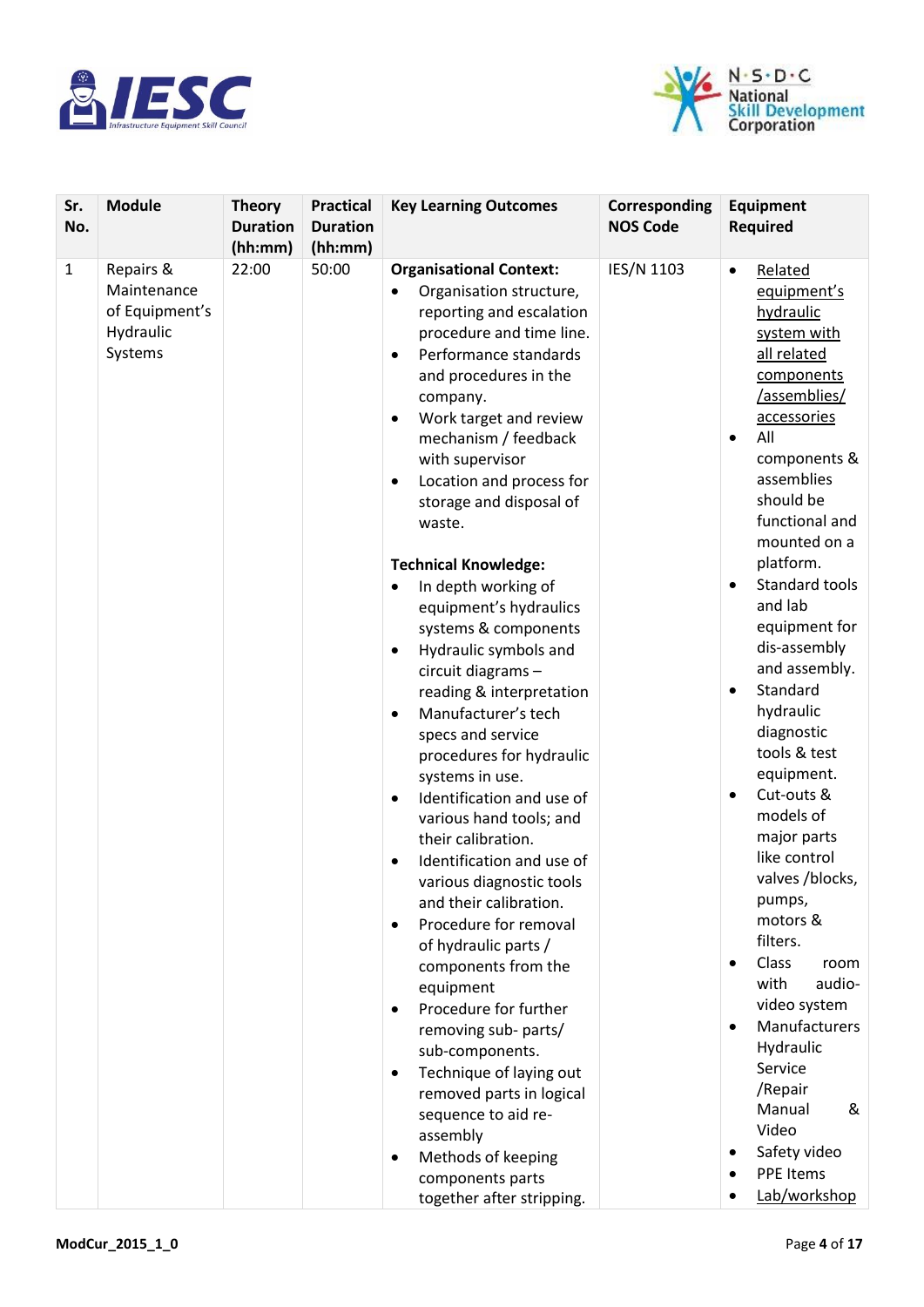



|  | Techniques of inspecting<br>$\bullet$   |  |
|--|-----------------------------------------|--|
|  | removed parts for wear                  |  |
|  | and tear/damage                         |  |
|  | Techniques used to<br>$\bullet$         |  |
|  | diagnose faults; sensory                |  |
|  | & other checks                          |  |
|  | Methods of fault<br>$\bullet$           |  |
|  | rectification; viz repairs              |  |
|  | & refitting, replacement                |  |
|  | & adjustments.                          |  |
|  | Techniques of checking<br>$\bullet$     |  |
|  | new parts like seals,                   |  |
|  |                                         |  |
|  | gaskets and filters<br>before fitment.  |  |
|  |                                         |  |
|  | Techniques of testing in<br>$\bullet$   |  |
|  | the lab after fitment.                  |  |
|  | Procedure for re-fitment<br>$\bullet$   |  |
|  | of hydraulic parts &                    |  |
|  | components on the                       |  |
|  | equipment                               |  |
|  | Post repairs & re-<br>$\bullet$         |  |
|  | fitment, operation test                 |  |
|  | of hydraulic system /                   |  |
|  | sub assembly.                           |  |
|  | <b>Skills - Core &amp; Professional</b> |  |
|  |                                         |  |
|  | Read & understand<br>$\bullet$          |  |
|  | general instructions/                   |  |
|  | manuals/ guidelines                     |  |
|  | related to equipment.                   |  |
|  | Record and document<br>$\bullet$        |  |
|  | details of repairs and                  |  |
|  | maintenance carried                     |  |
|  | out, on prescribed                      |  |
|  | format.                                 |  |
|  | Interact with customers<br>$\bullet$    |  |
|  | as necessary to                         |  |
|  | understand problems                     |  |
|  | and issues.                             |  |
|  | Orally communicate<br>$\bullet$         |  |
|  | information &                           |  |
|  | instructions to co-                     |  |
|  | workers in a clear and                  |  |
|  | concise manner.                         |  |
|  | Plan and organise repair<br>$\bullet$   |  |
|  | tasks with all concerned                |  |
|  | in most efficient and                   |  |
|  | cost-effective way.                     |  |
|  |                                         |  |
|  | <b>Performance Criteria:</b>            |  |
|  | <b>Breakdown Repair</b>                 |  |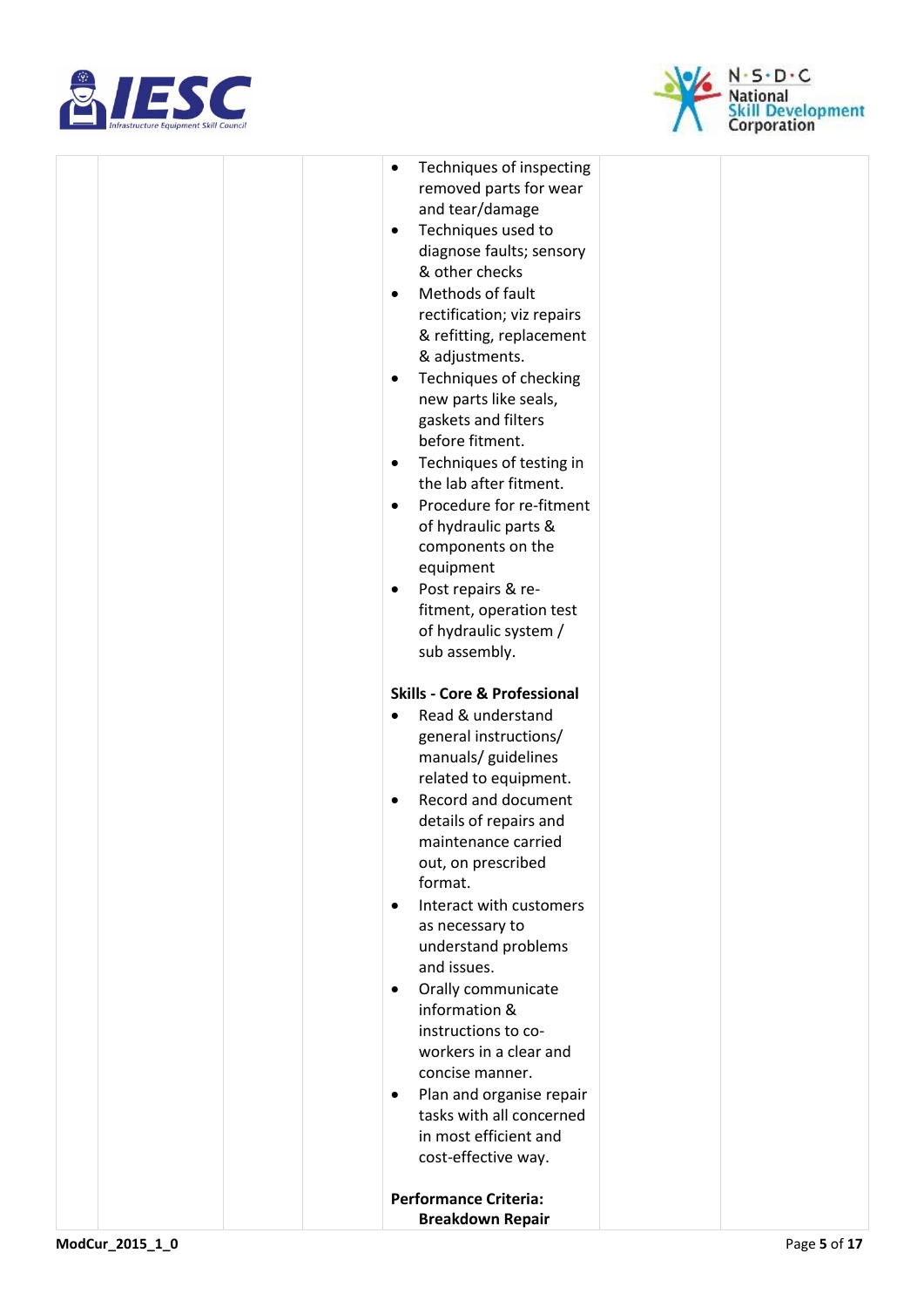



|                |                                 |       |       | $\bullet$<br>٠<br>$\bullet$<br>٠<br>٠ | Collect<br>all<br>relevant<br>information / data on the<br>symptoms of the fault.<br>Select and apply the<br>diagnostic<br>appropriate<br>tools to locate the fault.<br>Remove the defective<br>part / component safely<br>without damaging other<br>surrounding ones.<br>Repair or replace the<br>defective components<br>using approved tools and<br>procedures as per the<br>manufacturer's manual<br>Reinstate<br>&<br>parts<br>components and test<br>hydraulic<br>system<br>for<br>operational efficiency as<br>manufacturer's<br>per<br>guidelines. |            |           |                                                  |    |
|----------------|---------------------------------|-------|-------|---------------------------------------|------------------------------------------------------------------------------------------------------------------------------------------------------------------------------------------------------------------------------------------------------------------------------------------------------------------------------------------------------------------------------------------------------------------------------------------------------------------------------------------------------------------------------------------------------------|------------|-----------|--------------------------------------------------|----|
|                |                                 |       |       | $\bullet$<br>٠<br>$\bullet$           | <b>Maintenance Work</b><br>Follow<br>maintenance<br>schedule<br>as<br>per<br>manufacturers manual<br>Replenish or change<br>consumables like<br>oils<br>filters<br>and<br>as<br>per<br>manufacturers manual<br>&<br>Clean<br>test<br>all<br>components for their<br>performance as per the<br>procedure given in the<br>manual.                                                                                                                                                                                                                            |            |           |                                                  |    |
| $\overline{2}$ | Reporting<br>&<br>Documentation | 10:00 | 26:00 | $\bullet$<br>$\bullet$                | <b>Organisational Context</b><br>Different reporting<br>channels in the<br>company.<br>Responsibilities and<br>time frame for resolving<br>problems.<br>Equipment costs and<br>delay implications to<br>company.<br><b>Technical Knowledge</b><br>Besides technical<br>knowledge related to<br>repairs and                                                                                                                                                                                                                                                 | IES/N 7701 | $\bullet$ | Formats<br>various<br>documents for<br>reporting | of |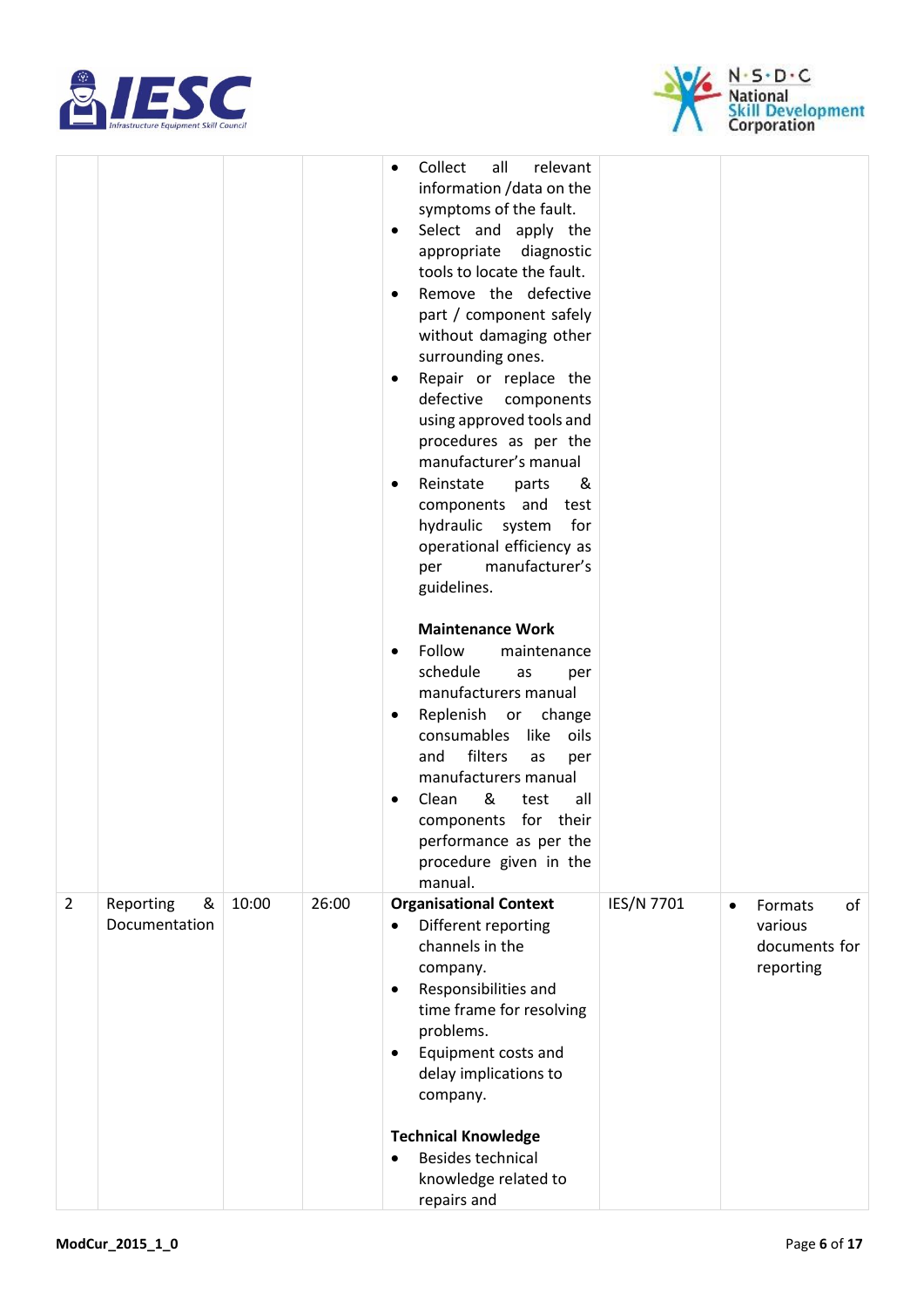



|  | maintenance should<br>know.<br>Different types of<br>$\bullet$<br>documents and<br>Company guide lines on<br>filling and processing.<br>Methods to collect and<br>$\bullet$<br>collate the requisite info<br>from various sources.                                                                                            |  |
|--|-------------------------------------------------------------------------------------------------------------------------------------------------------------------------------------------------------------------------------------------------------------------------------------------------------------------------------|--|
|  | <b>Skills - Core &amp; Professional</b><br>In addition to core and<br>$\bullet$<br>generic skills listed<br>above<br>Interact regularly with<br>$\bullet$<br>team members to work<br>efficiently.<br>Identify bottle necks and<br>$\bullet$<br>take timely remedial                                                           |  |
|  | action.<br>Performance Criteria.                                                                                                                                                                                                                                                                                              |  |
|  | <b>Report unresolved problems</b><br>Follow<br>reporting<br>$\bullet$<br>procedure as<br>per<br>company policy.<br>Escalate problems /<br>$\bullet$<br>incidents in timely<br>manner<br>as<br>per<br>procedure.                                                                                                               |  |
|  | Prepare field visit report<br>Identify job related<br>documentation<br>to<br>be done<br>Use<br>prescribed<br>$\bullet$<br>formats and record<br>details accurately<br>Complete<br>list<br>of<br>٠<br>parts to be procured<br>and initiate action<br>Adhere to suggested<br>$\bullet$<br>time lines as laid<br>down by company |  |
|  | Documents to be<br>made available to<br>appropriate<br>authorities for<br>inspection /audit                                                                                                                                                                                                                                   |  |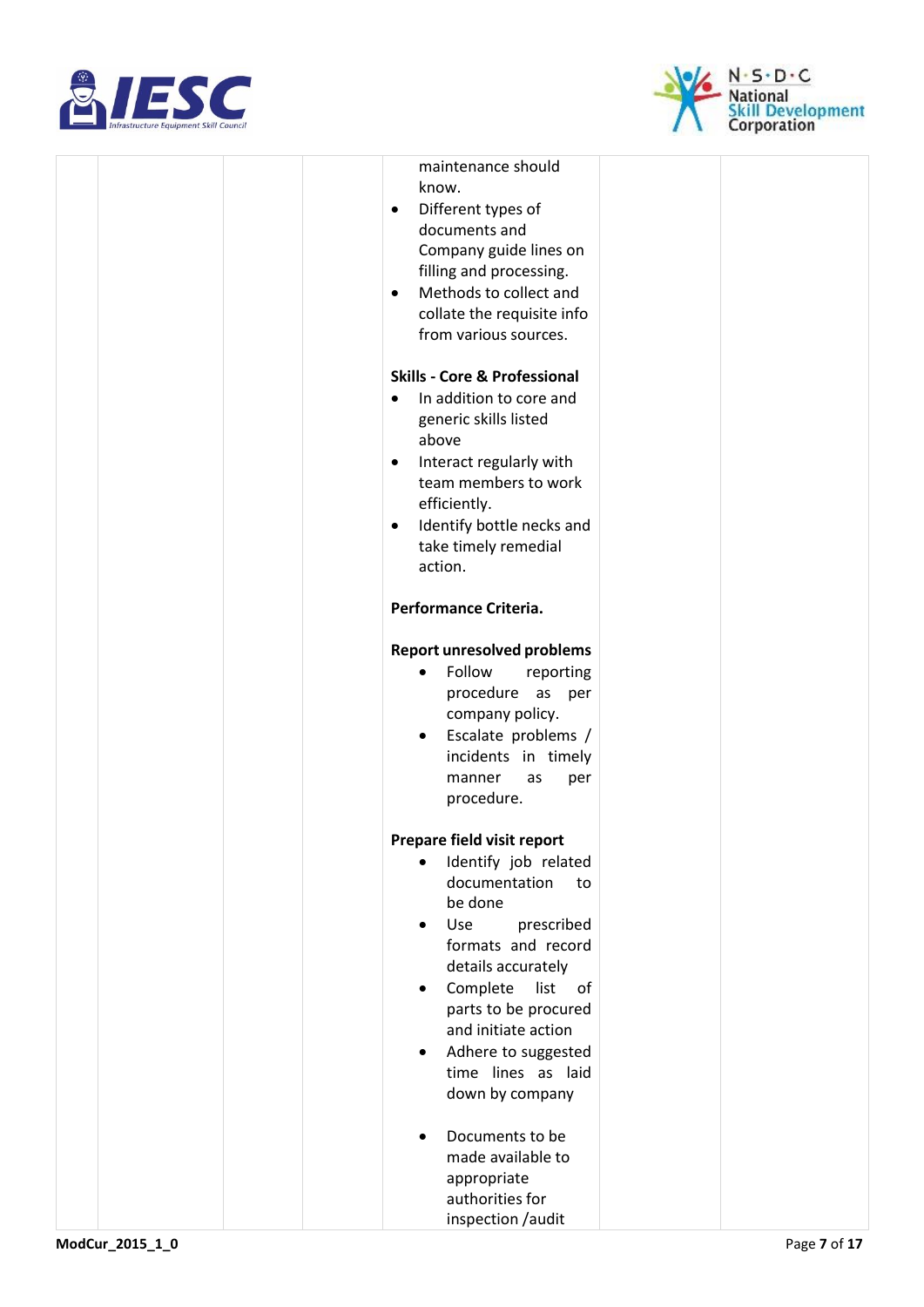

 $\overline{1}$ 



| 3 | Comply<br>with<br>Workshop<br>Health<br>and<br>Safety<br>Guidelines | 04:00 | 08:00 | <b>Organisational Context</b><br>Health, safety,<br>$\bullet$<br>environmental (HSE)<br>policies and guidelines<br>of the company & their                                                                                            | IES/N 7602 | <b>PPE Items</b><br>$\bullet$<br>Firefighting<br>$\bullet$<br>Equipment<br>First Aid Kit<br>$\bullet$ |
|---|---------------------------------------------------------------------|-------|-------|--------------------------------------------------------------------------------------------------------------------------------------------------------------------------------------------------------------------------------------|------------|-------------------------------------------------------------------------------------------------------|
|   |                                                                     |       |       | importance<br>Reporting channel and<br>$\bullet$<br>documentation<br>procedure for all HSE<br>related matters<br>Contact details of<br>$\bullet$<br>personnel responsible<br>for HSE related matters<br>& in case of<br>emergencies. |            |                                                                                                       |
|   |                                                                     |       |       | Location of workshop<br>$\bullet$<br>store, first aid station<br>and assembly points                                                                                                                                                 |            |                                                                                                       |
|   |                                                                     |       |       | <b>Technical Knowledge</b><br>OEMs guidelines for<br>$\bullet$<br>health, safety and<br>security requirements.<br>Types, use and<br>$\bullet$<br>importance of Personal<br><b>Protective Equipment</b>                               |            |                                                                                                       |
|   |                                                                     |       |       | (PPE)<br>Types of common<br>$\bullet$<br>hazards and risks at<br>workshop and<br>preventive measures.<br>Safe practices when<br>working with tools and<br>machines                                                                   |            |                                                                                                       |
|   |                                                                     |       |       | In case of emergencies<br>$\bullet$<br>procedure to stop/ shut<br>down machinery.<br>Common injuries and<br>$\bullet$<br>appropriate basic first                                                                                     |            |                                                                                                       |
|   |                                                                     |       |       | aid treatment.<br>Firefighting equipment:<br>$\bullet$<br>Basic knowledge of<br>handling and using<br>them.<br>Guidelines for transport,<br>$\bullet$<br>storage and disposal of                                                     |            |                                                                                                       |
|   |                                                                     |       |       | hazardous materials and<br>waste                                                                                                                                                                                                     |            |                                                                                                       |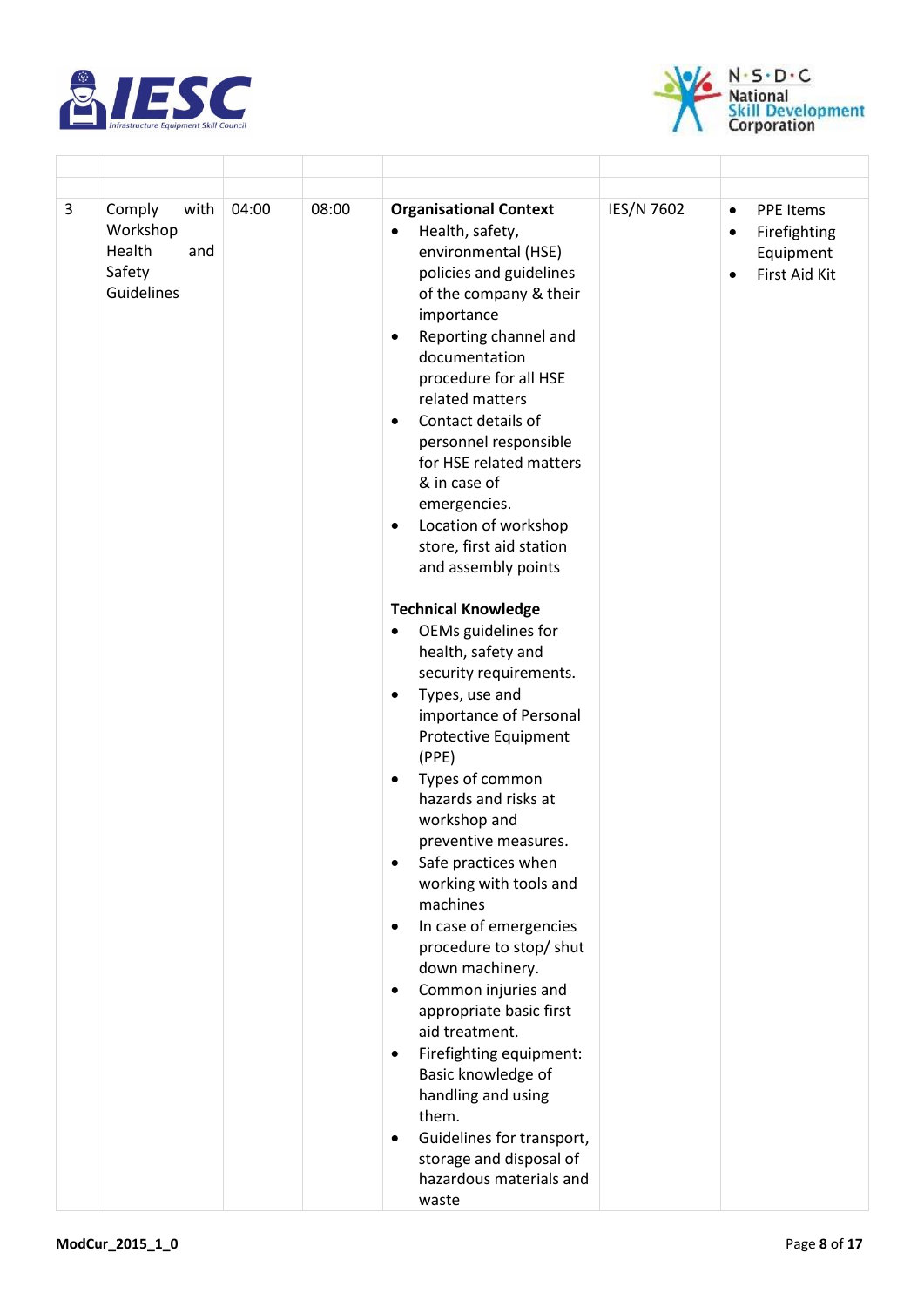



|  | Safety signs/symbols<br>$\bullet$<br>and warnings used in<br>workshops and their<br>meaning                                                                                                               |  |
|--|-----------------------------------------------------------------------------------------------------------------------------------------------------------------------------------------------------------|--|
|  | <b>Skills - Core &amp; Professional</b><br>In addition to the core<br>$\bullet$<br>and generic skills listed<br>above<br>Use correct PPE and<br>$\bullet$<br>other safety gear while<br>in the work shop. |  |
|  | <b>Performance Criteria</b><br>Comply with safety,<br>$\bullet$<br>health, environment and<br>security related<br>regulations & guidelines<br>at work.                                                    |  |
|  | Carry out maintenance<br>$\bullet$<br>operations as per<br>manufacturers and<br>workshop related<br>procedures<br>Correct use of Personal<br>$\bullet$<br>Protective Equipment                            |  |
|  | (PPE) and other safety<br>gear at work site.<br>Lift and carry tools and<br>٠<br>equipment safely using<br>correct procedures<br>Keep work area free<br>$\bullet$<br>from clutter, waste and              |  |
|  | spillage<br>Store tools & equipment<br>$\bullet$<br>at designated places<br>only post use.<br>Operate fire<br>$\bullet$<br>extinguishers as                                                               |  |
|  | applicable.<br>Support in administering<br>$\bullet$<br>basic first aid.<br>Record and report<br>$\bullet$<br>details as related to<br>operations, incidents or<br>accidents as applicable.               |  |
|  |                                                                                                                                                                                                           |  |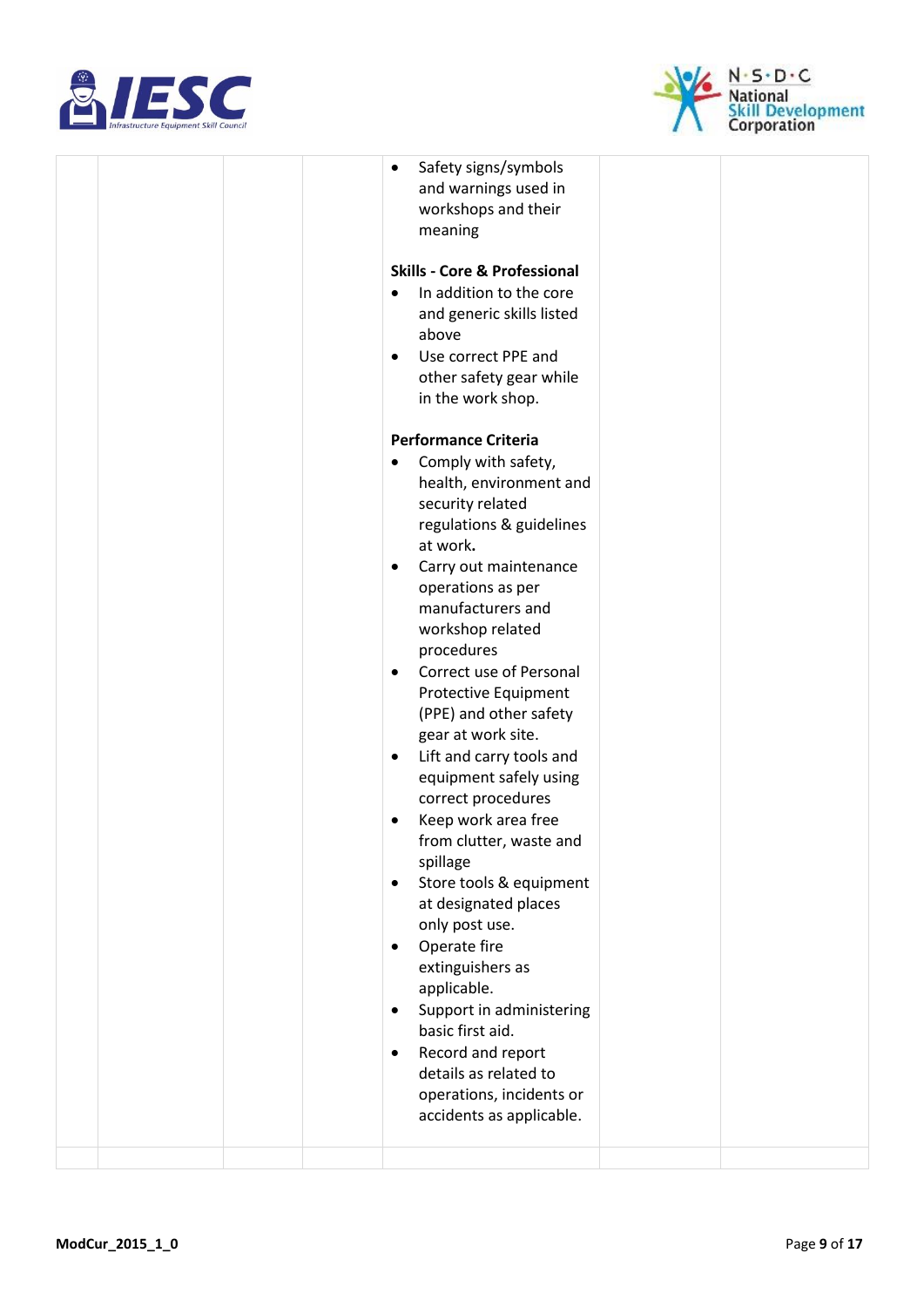



| <b>Total Duration:</b> | 36:00 | 84:00 | <b>Unique Equipment Required:</b>                               |
|------------------------|-------|-------|-----------------------------------------------------------------|
|                        |       |       | Hydraulic System with all related components/assemblies.        |
|                        |       |       | Standard tools and equipment for dis-assembly & assembly.       |
|                        |       |       | Standard hydraulics diagnostic tools and test equipment.        |
|                        |       |       | Class room with audio-video projection system.                  |
|                        |       |       | Manufacturers Hydraulic Service/Repair Manual & Video.          |
|                        |       |       | Safety video.                                                   |
|                        |       |       | PPE Equipment: Helmet, gloves, earplugs, goggles, safety shoes. |
|                        |       |       | Firefighting equipment and 'How to Use' Charts                  |
|                        |       |       | First Aid Box and 'How to Do' Charts.                           |
|                        |       |       | Lab/workshop fully equipped for hydraulic service and repairs.  |
|                        |       |       |                                                                 |
|                        |       |       |                                                                 |

#### Grand Total Course Duration: **120 Hours, 0 Minutes**

*(This syllabus/ curriculum has been approved by SSC: Infrastructure Equipment Skill Council)*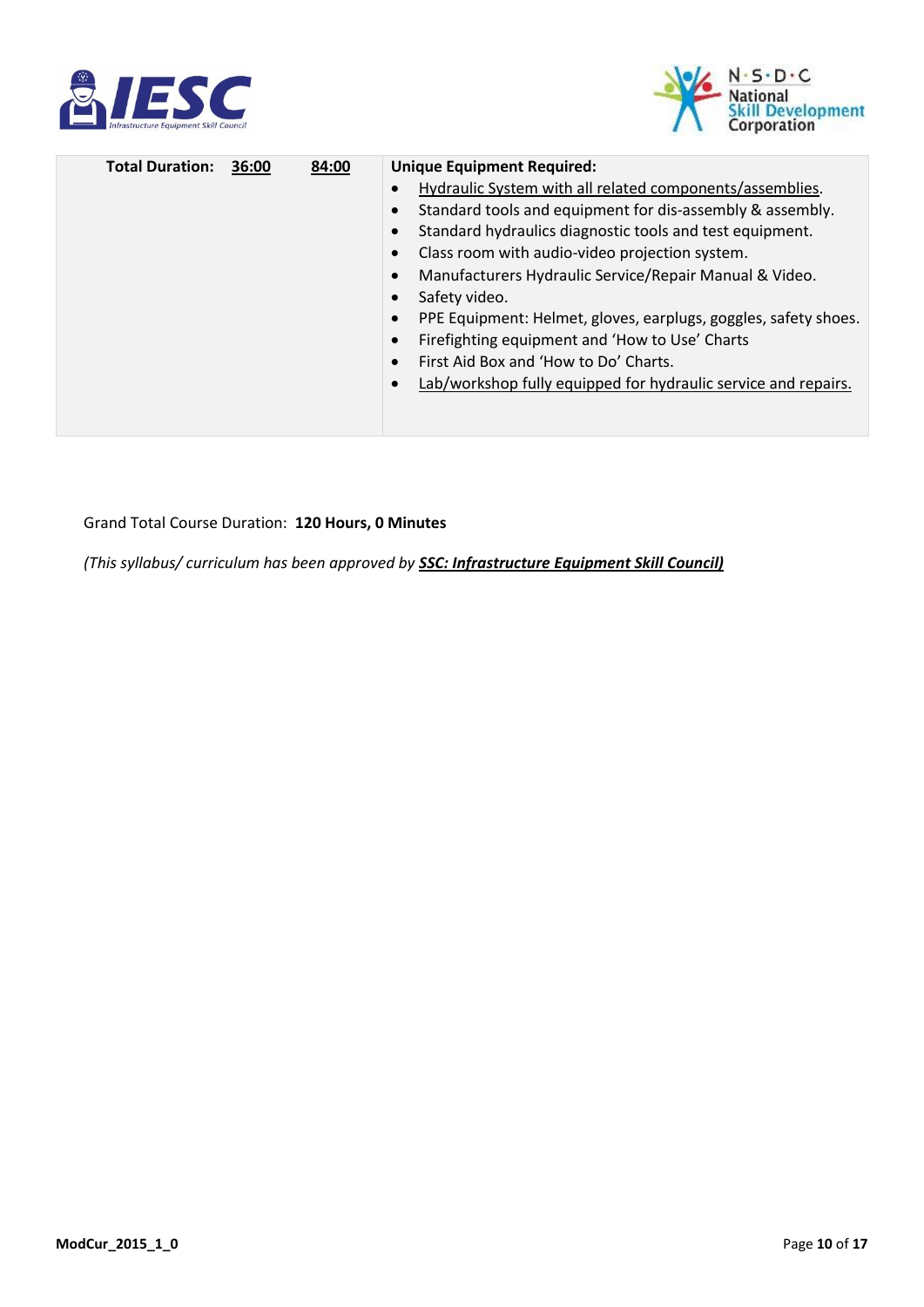



#### **Annexure1: Assessment Criteria**

| <b>Assessment Criteria for Mechanic Hydraulics</b> |                                 |
|----------------------------------------------------|---------------------------------|
| <b>Job Role</b>                                    | <b>Mechanic Hydraulics</b>      |
| <b>Qualification Pack</b>                          | IES/Q 1103 Version 1.0          |
| <b>Sector Skill Council</b>                        | <b>Infrastructure Equipment</b> |

| Sr.<br>No.     | <b>Guidelines for Assessment</b>                                                                                                                                                                                                                                                           |
|----------------|--------------------------------------------------------------------------------------------------------------------------------------------------------------------------------------------------------------------------------------------------------------------------------------------|
|                | Criteria for assessment for each Qualification Pack will be created by the Sector Skill Council. Each<br>Performance Criteria (PC) will be assigned marks proportional to its importance in NOS. SSC will also lay<br>down proportion of marks for Theory and Skills Practical for each PC |
| $\overline{2}$ | The assessment for the theory part will be based on knowledge bank of questions created by the SSC                                                                                                                                                                                         |
| 3              | Individual assessment agencies will create unique question papers for theory part for each candidate at<br>each examination/training centre (as per assessment criteria)                                                                                                                   |
| 4              | Individual assessment agencies will create unique evaluation for skill practical for every student at each<br>examination/training centre based on this criteria                                                                                                                           |
| 5              | To pass the Qualification Pack, every trainee should score a minimum of 50% aggregate                                                                                                                                                                                                      |
| 6              | In case of successfully passing only certain number of NOS's, the trainee is eligible to take subsequent<br>assessment on the balance NOS's to pass the Qualification Pack                                                                                                                 |

|                                                                                                             |                                                                                                                                                                                                                       |                       |        | <b>Marks Allocation</b> |                  |
|-------------------------------------------------------------------------------------------------------------|-----------------------------------------------------------------------------------------------------------------------------------------------------------------------------------------------------------------------|-----------------------|--------|-------------------------|------------------|
| <b>NOS</b>                                                                                                  | <b>Performance Criteria</b>                                                                                                                                                                                           | Total<br><b>Marks</b> | Out Of | <b>Theory</b>           | <b>Practical</b> |
| IES/N1103 Carry<br>out repair and<br>maintenance of<br>infrastructure<br>equipment's<br>hydraulic<br>system | Collect information on the<br>PC1.<br>symptoms and problems associated with<br>fault                                                                                                                                  |                       | 1      | $\mathbf 0$             | $\mathbf{1}$     |
|                                                                                                             | PC2.<br>Use all the relevant information on<br>the symptoms and problems associated<br>with the fault                                                                                                                 | 68                    | 3      | $\mathbf{1}$            | $\overline{2}$   |
|                                                                                                             | Select and apply appropriate<br>PC3.<br>diagnostic techniques, tools and aids to<br>locate the fault                                                                                                                  |                       | 3      | 0                       | 3                |
|                                                                                                             | PC4.<br>methods<br><b>Use</b><br>as<br>per<br>manufacturer's manual to check the<br>following<br><b>MRV</b><br>&<br>setting<br>pressure<br>Hydraulic<br>Pump<br><b>RAM</b><br>for<br>&<br>tube<br>pipe<br><b>Boom</b> |                       | 4      | $\mathbf{1}$            | 3                |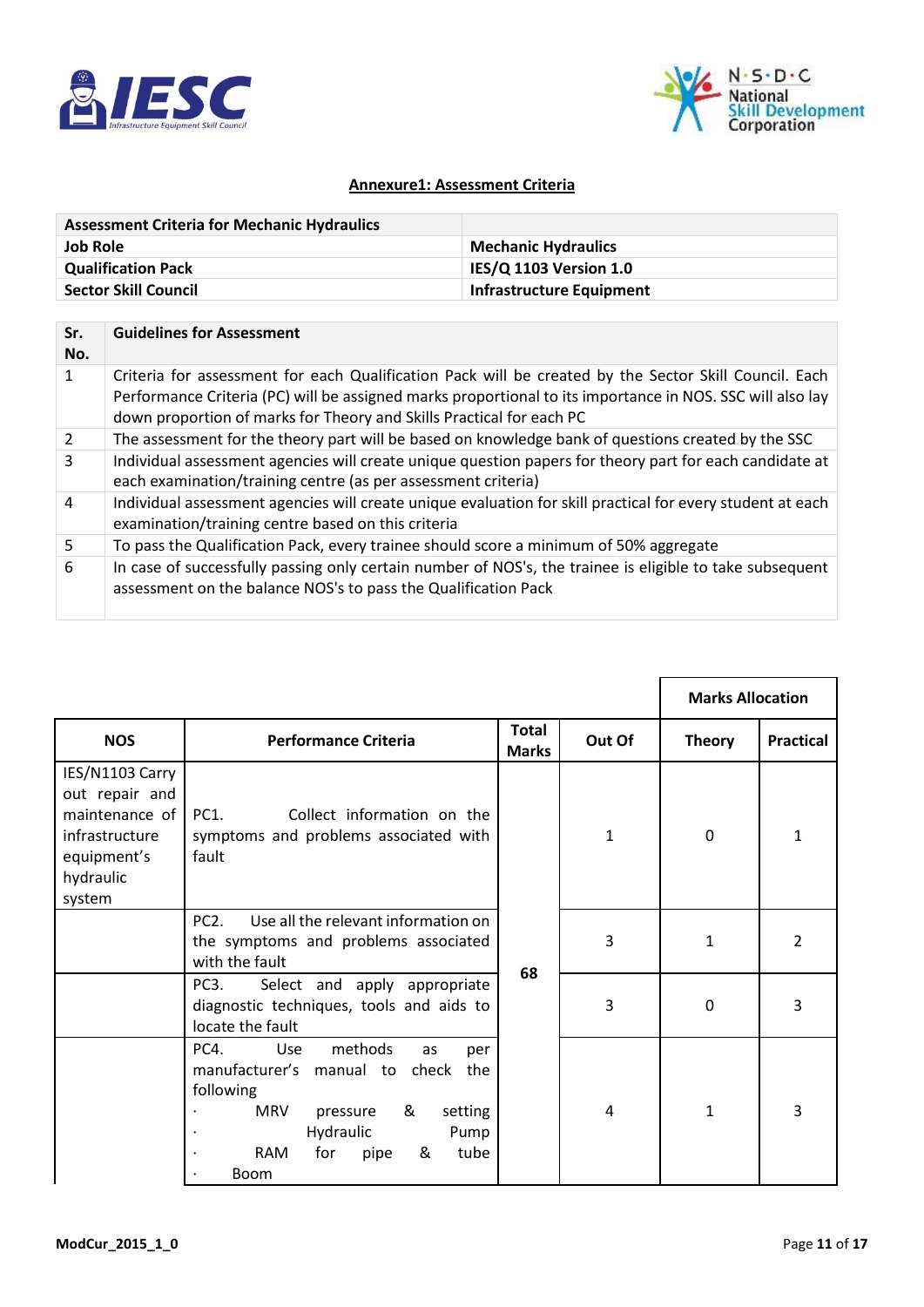



| Interpret diagnostic results and<br>PC5.<br>recommend action as per Service Manual                                                             | $\mathbf{1}$   | 0            | 1 |
|------------------------------------------------------------------------------------------------------------------------------------------------|----------------|--------------|---|
| Inspect the work area is free from<br>PC6.<br>hazards as per the safety norm of the<br>organization                                            | $\overline{2}$ | 1            | 1 |
| Inspect the work area and check<br><b>PC7.</b><br>for the cleanliness and as per the<br>organizational standards                               | 3              | 0            | 3 |
| PC8.<br>Carry out random checks and<br>inspections to keep a check on the quality<br>of work carried out                                       | 4              | 1            | 3 |
| Remove, replace or repair the<br>PC9.<br>required hydraulic components, using<br>approved tools and techniques as per<br>manufacturer's manual | 3              | 0            | 3 |
| Remove, hydraulic system and<br>PC10.<br>components as per Standard Operating<br>Procedure                                                     | 4              | 1            | 3 |
| Dismantle hydraulic system and<br>PC11.<br>to Standard Operating<br>components<br>Procedure                                                    | 4              | $\mathbf{1}$ | 3 |
| PC12.<br>Repair hydraulic system and<br>per manufacturer's<br>components<br>as<br>specifications                                               | 3              | 0            | 3 |
| Reinstate hydraulic system and<br>PC13.<br>manufacturer's<br>components<br>to to<br>specifications                                             | 4              | $\mathbf{1}$ | 3 |
| PC14. Assemble or repair pipes and hoses<br>used within hydraulic systems as per<br>manufacturer's manual                                      | 4              | 1            | 3 |
| Report any instances where the<br>PC15.<br>removal and replacement activities cannot<br>be fully met as per organization's policy              | 4              | $\mathbf{1}$ | 3 |
| PC16.<br>the<br>Complete<br>relevant<br>documentation,<br>in<br>accordance<br>with<br>organizational requirements                              | $\overline{2}$ | $\mathbf{1}$ | 1 |
| PC17. Work safely at all times, complying<br>with health and safety and other relevant<br>regulations, directives and guidelines               | 3              | 0            | 3 |
| PC18. Handle and dispose waste based on<br>environmental guidelines at the work place                                                          | $\mathbf{1}$   | $\mathbf 0$  | 1 |
| PC19.<br>Follow<br>the<br>maintenance<br>schedule as per the manufacturer's manual                                                             | $\mathbf{1}$   | 0            | 1 |

| $\mathbf{1}$            | $\mathbf{0}$ | $\mathbf{1}$            |
|-------------------------|--------------|-------------------------|
| $\overline{\mathbf{c}}$ | $\mathbf{1}$ | $\mathbf{1}$            |
| 3                       | $\mathbf{0}$ | 3                       |
| 4                       | $\mathbf{1}$ | 3                       |
| 3                       | $\mathbf{0}$ | 3                       |
| 4                       | $\mathbf{1}$ | 3                       |
| 4                       | $\mathbf{1}$ | 3                       |
| 3                       | $\mathbf{0}$ | 3                       |
| 4                       | $\mathbf{1}$ | 3                       |
| 4                       | $\mathbf{1}$ | 3                       |
| $\overline{a}$          | $\mathbf{1}$ | $\overline{\mathbf{3}}$ |
| $\overline{\mathbf{c}}$ | $\mathbf{1}$ | $\mathbf{1}$            |
| 3                       | $\mathbf{O}$ | 3                       |
| $\mathbf{1}$            | $\mathbf{0}$ | $\mathbf{1}$            |
| $\mathbf{1}$            | $\mathbf{0}$ | $\mathbf{1}$            |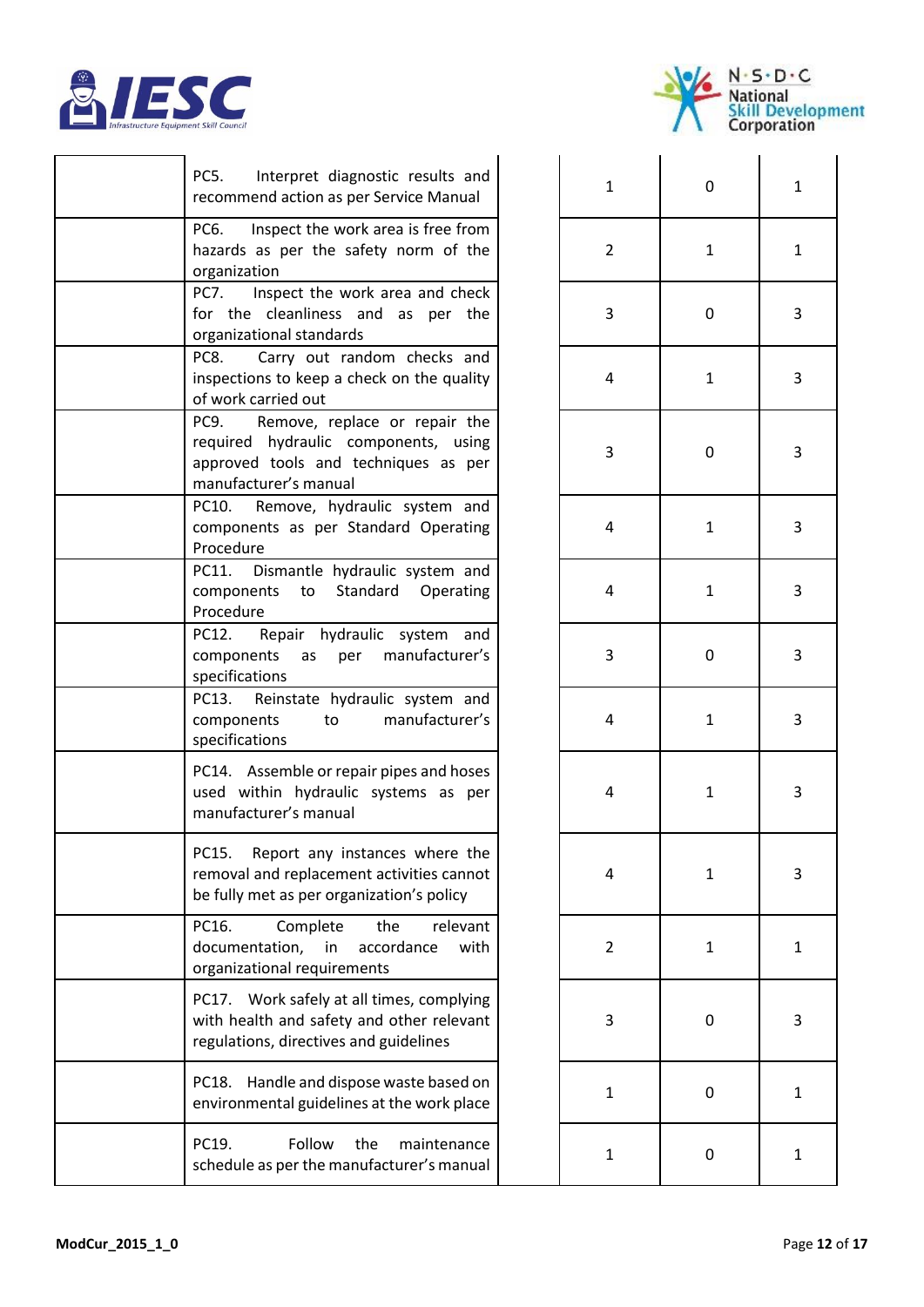



|                                                                      | PC20.<br>Check<br>and<br>replace<br>the<br>components of hydraulic system per the<br>schedule                                                                                                                                                                                                                         |    | $\overline{2}$ | 1                | 1            |
|----------------------------------------------------------------------|-----------------------------------------------------------------------------------------------------------------------------------------------------------------------------------------------------------------------------------------------------------------------------------------------------------------------|----|----------------|------------------|--------------|
|                                                                      | Verify<br>the<br>PC21.<br>as<br>per<br>manufacturer's manual, for the following<br>of<br>hydraulic<br>components<br>system:<br>from<br>Leakage<br>hose<br>pipe<br>Transmission & Hydraulic Pressure<br>Hydraulic oil Level & lubrication<br>Hydraulic filter, breather filter &<br>strainer<br>Pin Brush & oil cooler |    | 4              | $\mathbf{1}$     | 3            |
|                                                                      | PC22.<br>Carry out cleaning activity for<br>hydraulic tank as per service manual                                                                                                                                                                                                                                      |    | $\mathbf{1}$   | $\mathbf 0$      | $\mathbf{1}$ |
|                                                                      | PC23.<br>Report any instances where the<br>parts need to be changed/repaired as per<br>organization policy                                                                                                                                                                                                            |    | 3              | $\mathbf 0$      | 3            |
|                                                                      | Change/Repair the defective<br>PC24.<br>part as per service manual                                                                                                                                                                                                                                                    |    | $\mathbf{1}$   | 0                | $\mathbf{1}$ |
|                                                                      | PC25.<br>Replenish/<br>change<br>the<br>consumables as per the manufacturer's<br>manual                                                                                                                                                                                                                               |    | $\mathbf{1}$   | 0                | $\mathbf{1}$ |
|                                                                      | PC26.<br>carry out the post maintenance<br>trials as per manufacturer's manual                                                                                                                                                                                                                                        |    | $\mathbf{1}$   | 0                | $\mathbf{1}$ |
|                                                                      | PC27.<br>Complete<br>the<br>relevant<br>accordance<br>documentation,<br>in<br>with<br>organizational requirements                                                                                                                                                                                                     |    | $\mathbf{1}$   | $\mathbf 0$      | 1            |
|                                                                      |                                                                                                                                                                                                                                                                                                                       |    | 68             | 12               | 56           |
| 2.<br>IES/N7701<br>Carry<br>out<br>Reporting<br>and<br>Documentation | <b>PC1.</b><br>Follow reporting procedures as<br>laid down by the employer                                                                                                                                                                                                                                            |    | $\mathbf{1}$   | $\boldsymbol{0}$ | $\mathbf{1}$ |
|                                                                      | PC <sub>2</sub> .<br>Report and escalate problems/<br>incidents as required in a timely manner as<br>per organizational policy                                                                                                                                                                                        |    | $\overline{2}$ | $\mathbf{1}$     | $\mathbf{1}$ |
|                                                                      | PC <sub>3</sub> .<br>Report to the appropriate<br>authority as per the policy laid down by the<br>employer                                                                                                                                                                                                            | 20 | $\overline{2}$ | $\mathbf{1}$     | $\mathbf{1}$ |
|                                                                      | Identify<br>job<br>related<br>PC4.<br>documentation<br>that<br>needs<br>be<br>to<br>completed                                                                                                                                                                                                                         |    | 4              | $\mathbf{1}$     | 3            |
|                                                                      | Prepare parts list that needs to<br>PC5.<br>be procured for resolving problem in<br>equipment                                                                                                                                                                                                                         |    | 3              | $\mathbf 0$      | 3            |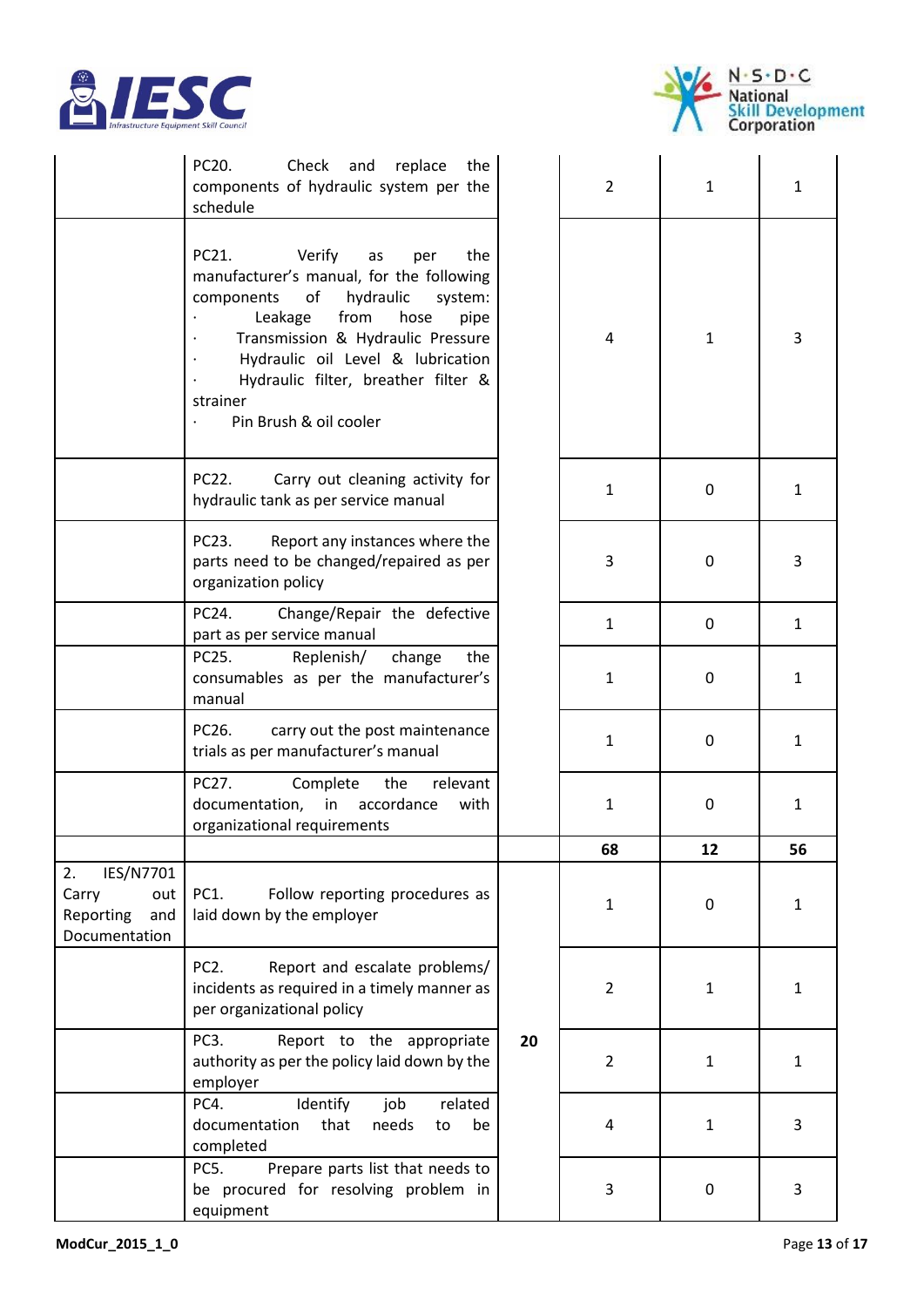



|                                                                                        | PC6.<br>Use prescribed formats and<br>record details accurately as per the process                                                                        |              | $\overline{2}$ | $\mathbf{1}$            | $\mathbf{1}$ |
|----------------------------------------------------------------------------------------|-----------------------------------------------------------------------------------------------------------------------------------------------------------|--------------|----------------|-------------------------|--------------|
|                                                                                        | PC7.<br>Complete all documentation as<br>per the policy laid down by the employer                                                                         |              | $\overline{2}$ | 1                       | 1            |
|                                                                                        | Adhere to the<br>PC8.<br>suggested<br>timelines as per company's policy                                                                                   |              | $\overline{2}$ | $\mathbf{1}$            | $\mathbf{1}$ |
|                                                                                        | Make the documents available to<br>PC9.<br>appropriate authorities for inspection as<br>per company's policy                                              |              | $\overline{2}$ | 1                       | $\mathbf{1}$ |
|                                                                                        |                                                                                                                                                           | <b>Total</b> | 20             | $\overline{\mathbf{z}}$ | 13           |
| IES/N7602<br>3.<br>with<br>Comply<br>workshop<br>health<br>and<br>safety<br>guidelines | PC1. Comply with safety, health, security<br>and environment related regulations/<br>guidelines<br>organizational/<br>as<br>per<br>manufacturer's policy  |              | 3              | $\pmb{0}$               | 3            |
|                                                                                        | PC2. Carry out maintenance operations as<br>per the manufacturer's and workshop<br>related health and safety guidelines/<br>standard operating procedures |              | 4              | $\mathbf{1}$            | 3            |
|                                                                                        | Follow<br>safety<br>PC3.<br>regulations<br>and<br>procedures with regard to<br>service<br>workshop hazards and risks                                      |              | $\mathbf{1}$   | $\mathbf 0$             | 1            |
|                                                                                        | PC4. Use appropriate protective clothing/<br>equipment for specific tasks and work<br>conditions as per service manual                                    |              | $\overline{2}$ | $\mathbf{1}$            | $\mathbf{1}$ |
|                                                                                        | <b>PC5.</b><br>Lift<br>and<br>carry<br>tools/equipment/components safely using<br>correct procedure as per the service<br>manual                          | 27           | 1              | 0                       |              |
|                                                                                        | PC6. Use appropriate tools in a proper<br>manner as given in the service manual                                                                           |              | 3              | 0                       | 3            |
|                                                                                        | PC7. Keep the work area free from clutter<br>and spillage                                                                                                 |              | $\overline{2}$ | $\mathbf{1}$            | $\mathbf{1}$ |
|                                                                                        | PC8. Store equipment and tools back at<br>designated place post use and inspect to<br>make sure they are not left behind                                  |              | 4              | $\mathbf{1}$            | 3            |
|                                                                                        | PC9. Handle the storage and disposal of<br>materials and<br>hazardous<br>waste<br>in.<br>compliance with health, safety and<br>environmental guidelines   |              | $\overline{2}$ | $\mathbf{1}$            | 1            |
|                                                                                        | PC10. Operate various grades of fire<br>extinguishers, as applicable                                                                                      |              | $\mathbf{1}$   | 0                       | $\mathbf{1}$ |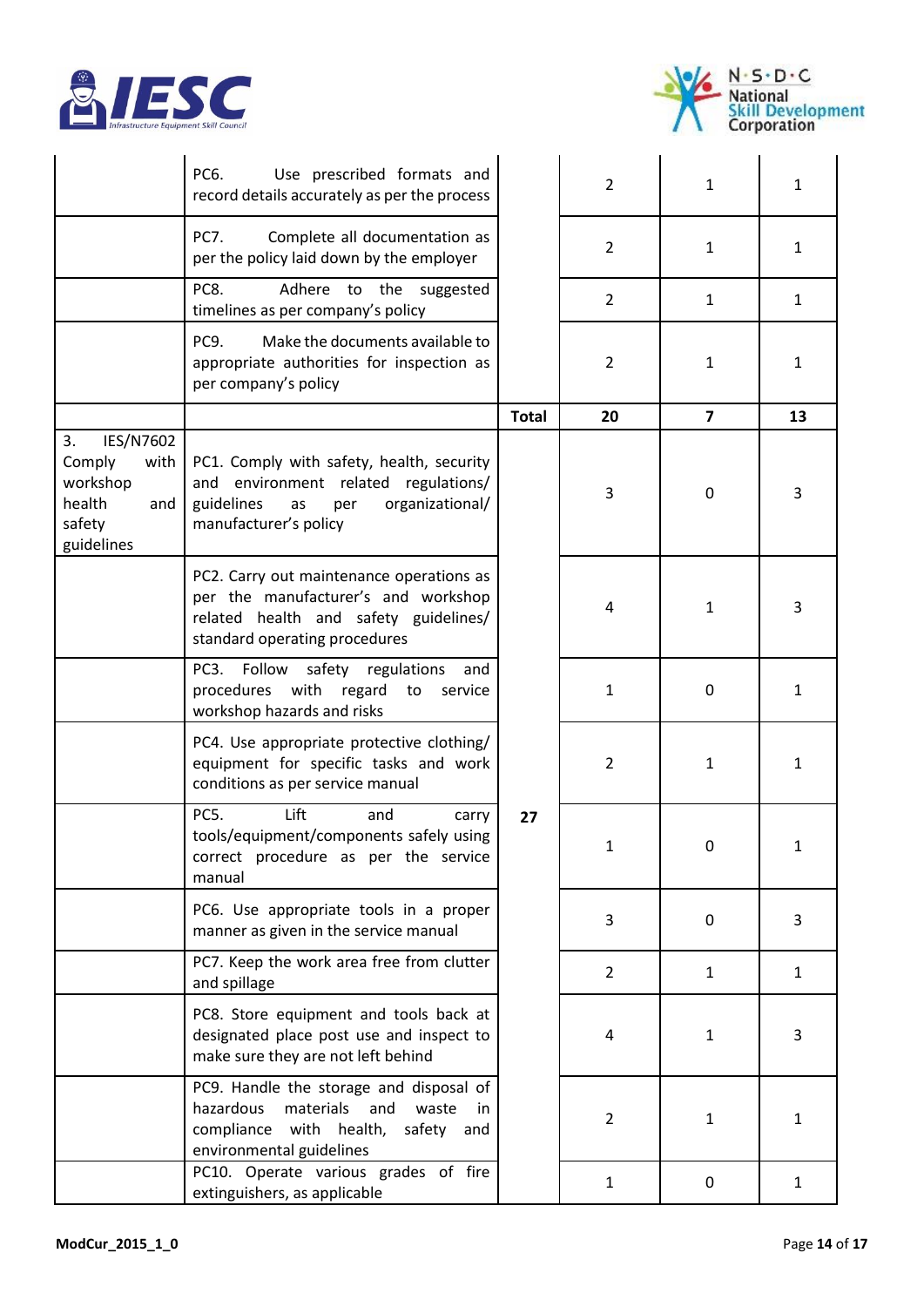



|                                                                                                                                                  | Total | 27             | 6 |  |
|--------------------------------------------------------------------------------------------------------------------------------------------------|-------|----------------|---|--|
| PC13. Record and report details related to<br>operations, incidents or accidents, as<br>applicable                                               |       |                | 0 |  |
| PC12. Respond promptly and appropriately<br>to an accident/ incident or emergency<br>situation, within limits of your role and<br>responsibility |       |                | 0 |  |
| PC11. Support in administering basic first<br>aid and report to concerned team<br>members, as required, in case of an<br>accident                |       | $\overline{2}$ |   |  |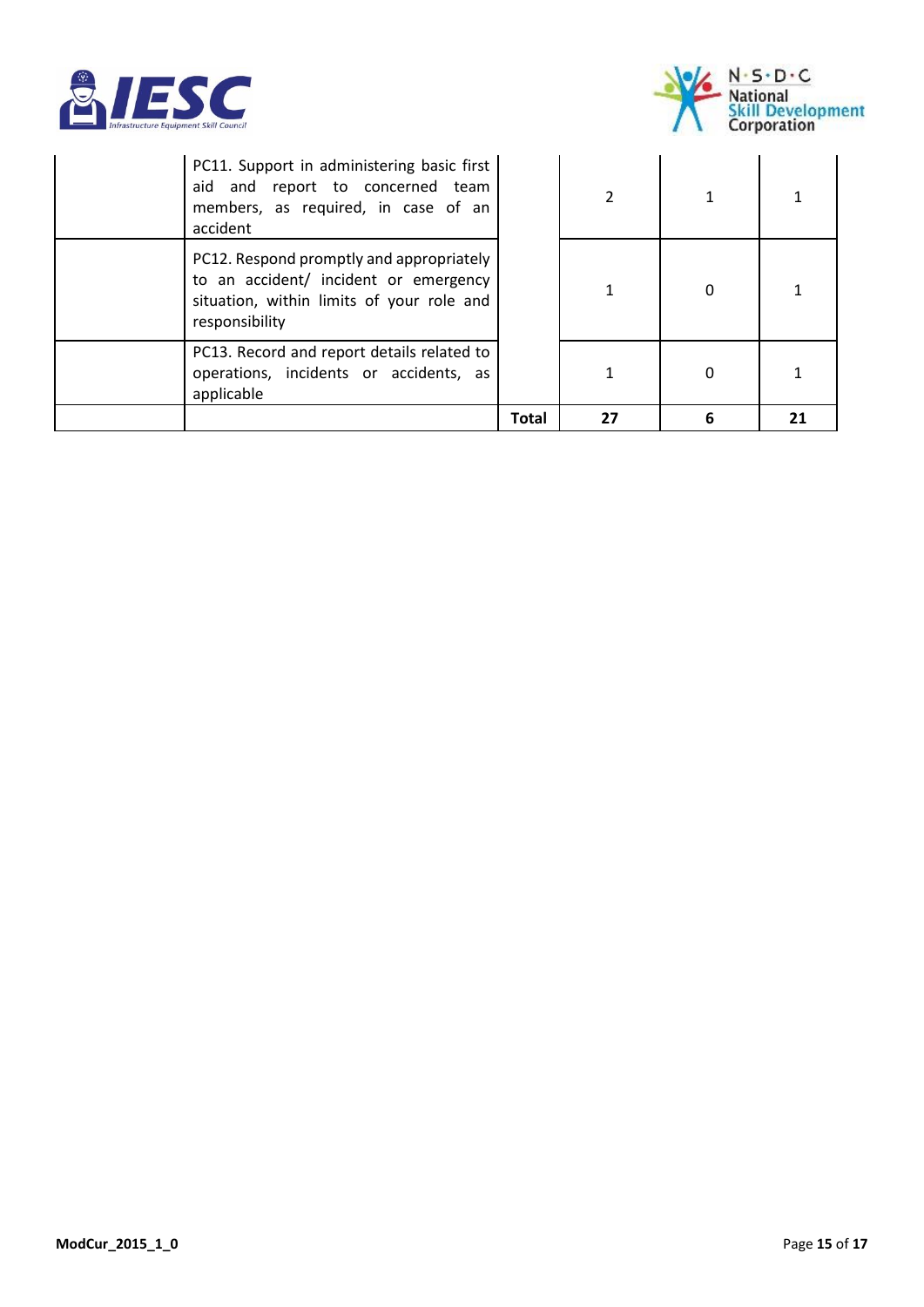



#### **Annexure2**

#### **Trainer Pre-requisites for Job role: "Mechanic Hydraulics" Mapped to Qualification Pack: "IESC/Q 1103 Version 1.0"**

| Sr.<br><b>No</b> | Area                                                          | <b>Details</b>                                                                                                                                                                                                                                             |
|------------------|---------------------------------------------------------------|------------------------------------------------------------------------------------------------------------------------------------------------------------------------------------------------------------------------------------------------------------|
| 1                | <b>Description</b>                                            | To deliver accredited training service, mapping to the curriculum detailed above, in<br>accordance with the Qualification Pack "IES/Q 1103 Version 1.0".                                                                                                   |
| 2                | <b>Personal Attributes</b>                                    | Aptitude for conducting training, with strong communication and interpersonal skills.<br>Passion for training and developing others; well-organised; and a team player.<br>Eager to learn and keep oneself updated with the latest in the mentioned field. |
| 3                | <b>Minimum</b><br><b>Educational</b><br><b>Qualifications</b> | ITI / Diploma in Hydraulic Mechanics                                                                                                                                                                                                                       |
| 4a               | Domain<br><b>Certification</b>                                | Certified for Job Role: "Mechanic Hydraulics" mapped to QP: "IES/Q 1103 - Version<br>1.0". Minimum accepted score 70%.<br>Desired: Certification Training in Hydraulic Maintenance and Repairs                                                             |
| 4b               | <b>Platform</b><br><b>Certification</b>                       | Certified for Job Role: "Trainer" mapped to Qualification Pack: SSC/1402. Minimum<br>accepted score 70%.                                                                                                                                                   |
| 5.               | <b>Experience</b>                                             | Around 3 to 4 years' experience in hydraulic service and repairs.<br>$\bullet$<br>Desirable: Should have conducted hydraulic service training programs.<br>$\bullet$                                                                                       |